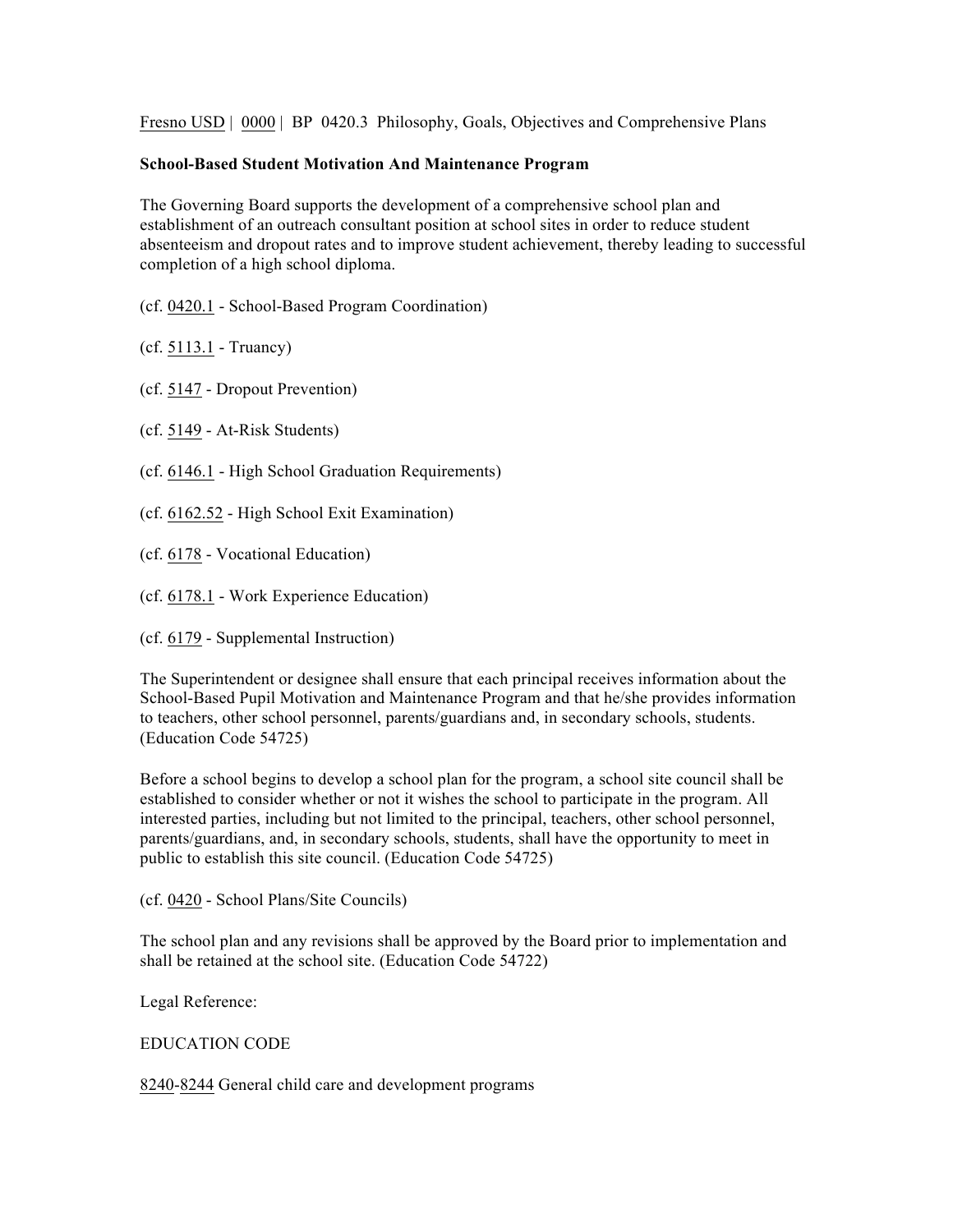8750-8754 Conservation education

44520-44534 New careers program

48400-48403 Compulsory continuation education

48430-48438 Continuation education

48630-48641 Opportunity schools

48660-48667 Community day schools

51745-51749.3 Independent study

51760-51769.5 Work experience education

51870-51874 Education technology

52000-52049.1 School improvement program

52200-52212 Gifted and talented pupil program

52300-52346 Regional occupational centers

52500-52525 Adult education

52610-52616.24 Adult education

52850-52863 School-based program coordination, school plans

52885-52887 State administration

52890 Qualifications and duties of outreach consultants

54000-54041 Educationally disadvantaged youth programs

54100-54145 Miller-Unruh basic reading program

54720-54734 School-Based Pupil Motivation and Maintenance Program and Dropout Recovery Act

56000-56885 Special education

64000-64001 Single plan for student achievement

MILITARY AND VETERANS CODE

500-520.1 California Cadet Corps